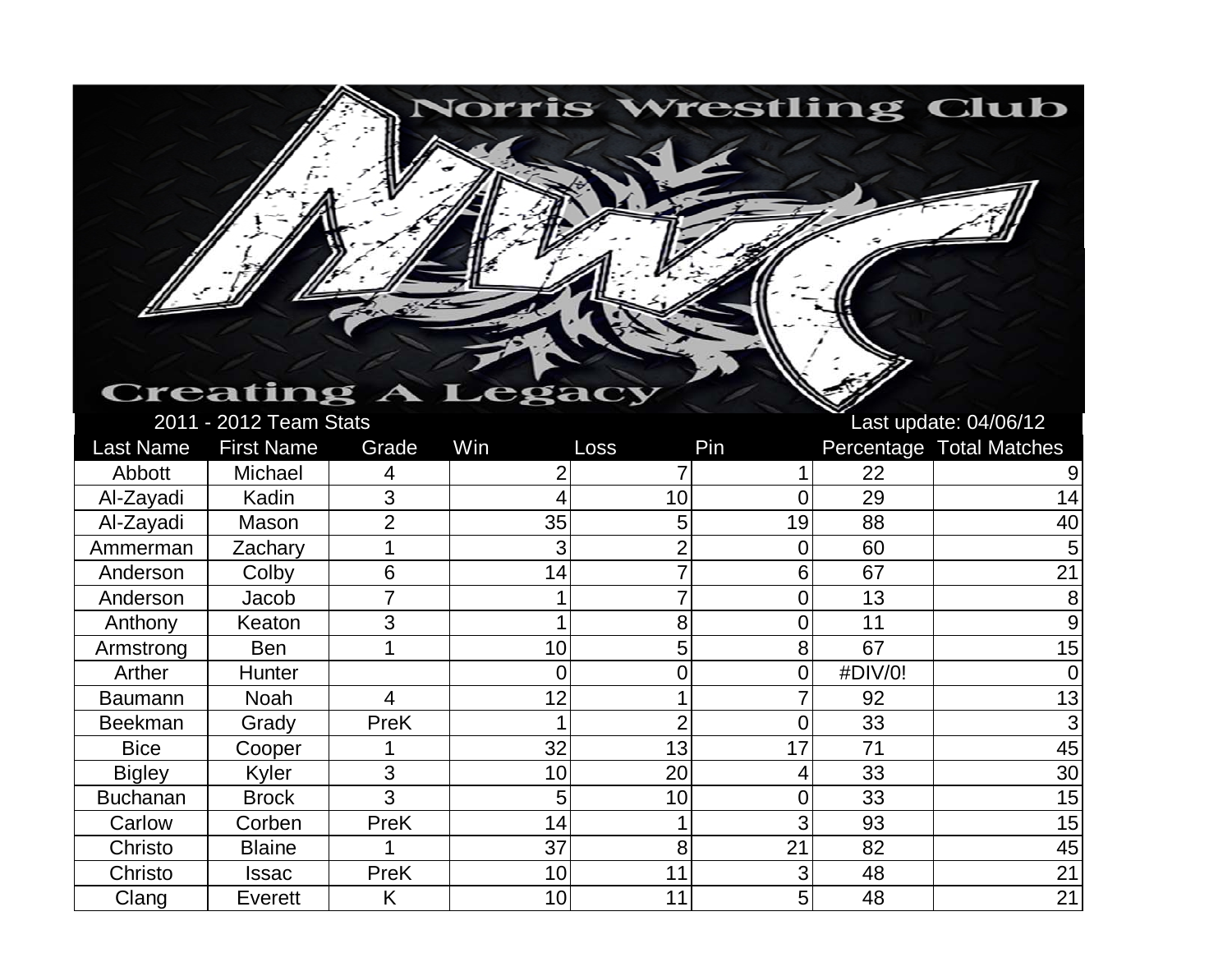| Combs         | <b>AJ</b>       |                         | 12             | 6              | 11              | 67             | 18               |
|---------------|-----------------|-------------------------|----------------|----------------|-----------------|----------------|------------------|
| <b>DeBoer</b> | Marshall        |                         | 6              | 12             | $\overline{2}$  | 33             | 18               |
| Dickinson     | <b>Brody</b>    | 3                       | 8              | 15             |                 | 35             | 23               |
| Dunkin        | <b>Brecken</b>  | 3                       | 3              | 20             | $\overline{0}$  | 13             | 23               |
| Eason         | Gavin           | $6\phantom{1}$          | 11             | 5              | 9               | 69             | 16               |
| Echternkamp   | Ethan           | K                       | 1              | 5              | $\mathbf 0$     | 17             | $6\phantom{1}6$  |
| Echternkamp   | Keagan          | PreK                    | $\overline{2}$ | 4              | $\overline{0}$  | 33             | $6\phantom{1}6$  |
| Eleson        | <b>Brendan</b>  | Κ                       | 20             | 8              | 13              | 71             | 28               |
| Eleson        | Nathan          | $\overline{2}$          | 12             | 20             | 3               | 38             | $\overline{32}$  |
| Farabee       | Thoren          | 4                       | 42             | 8              | 27              | 84             | 50               |
| Farabee       | Aksel           | PreK                    | 15             | 13             | 8               | 54             | 28               |
| Findley       | Luke            | PreK                    | $\mathbf 0$    | $\mathbf 0$    | $\mathbf 0$     | #DIV/0!        | $\overline{0}$   |
| <b>Flores</b> | Zach            | 5                       | 4              | 5              | $\overline{4}$  | 44             | 9                |
| Francois      | <b>Stetson</b>  | $\overline{\mathbf{4}}$ | $\mathbf 0$    | 0              | $\mathbf 0$     | #DIV/0!        | $\overline{0}$   |
| Gollin        | <b>McKael</b>   | 5                       | 3              | 10             | 3               | 23             | 13               |
| Guthard       | Ethan           |                         | 21             | 16             | 8               | 57             | $\overline{37}$  |
| Hanson        | <b>Nick</b>     |                         | 25             | 7              | 17              | 78             | 32               |
| <b>Harris</b> | Daniel          | K                       | $\overline{0}$ | 3              | $\overline{0}$  | $\overline{0}$ | $\overline{3}$   |
| Harvey        | Andrew          | $\overline{2}$          | 20             | 6              | 12              | 77             | 26               |
| Harvey        | <b>Matthew</b>  | 6                       | 19             | 6              | 12              | 76             | 25               |
| Hobza         | <b>Mitchell</b> | $\overline{2}$          | 11             |                | $\overline{2}$  | 92             | 12               |
| Holley        | Paxton          | 3                       | $\overline{0}$ | 0              | $\mathbf 0$     | #DIV/0!        | $\overline{0}$   |
| Hood          | John            | K                       | 20             | 0              | $6\phantom{1}6$ | 100            | 20               |
| Hoover        | <b>Brodie</b>   | K                       | 11             | 4              | 6               | 73             | 15               |
| Hunter        | Alex            | 6                       | 6              | 9              | $6\phantom{1}$  | 40             | 15               |
| Hurt          | Max             | 5                       | 22             | 14             | 12              | 61             | 36               |
| Hurt          | Sam             | 3                       | 44             | 16             | 15              | 73             | 60               |
| Jacobs        | Mitchell        | $\overline{2}$          | $\overline{3}$ | 12             | $\overline{0}$  | 20             | 15               |
| Jacobsen      | Aaron           | <b>PREK</b>             | 0              | 3              | $\overline{0}$  | $\overline{0}$ | 3                |
| Jones         | Trenton         |                         | 1              | 5              | $\mathbf 0$     | 17             | $\,6\,$          |
| May           | Camren          | 1                       | 1              | $\overline{2}$ | $\mathbf 0$     | 33             | $\overline{3}$   |
| <b>McCoy</b>  | Kristian        | K                       | $\overline{c}$ | 4              | 1               | 33             | $\overline{6}$   |
| <b>McCoy</b>  | Jordan          | $\mathsf k$             | 8              |                | 3               | 89             | $\boldsymbol{9}$ |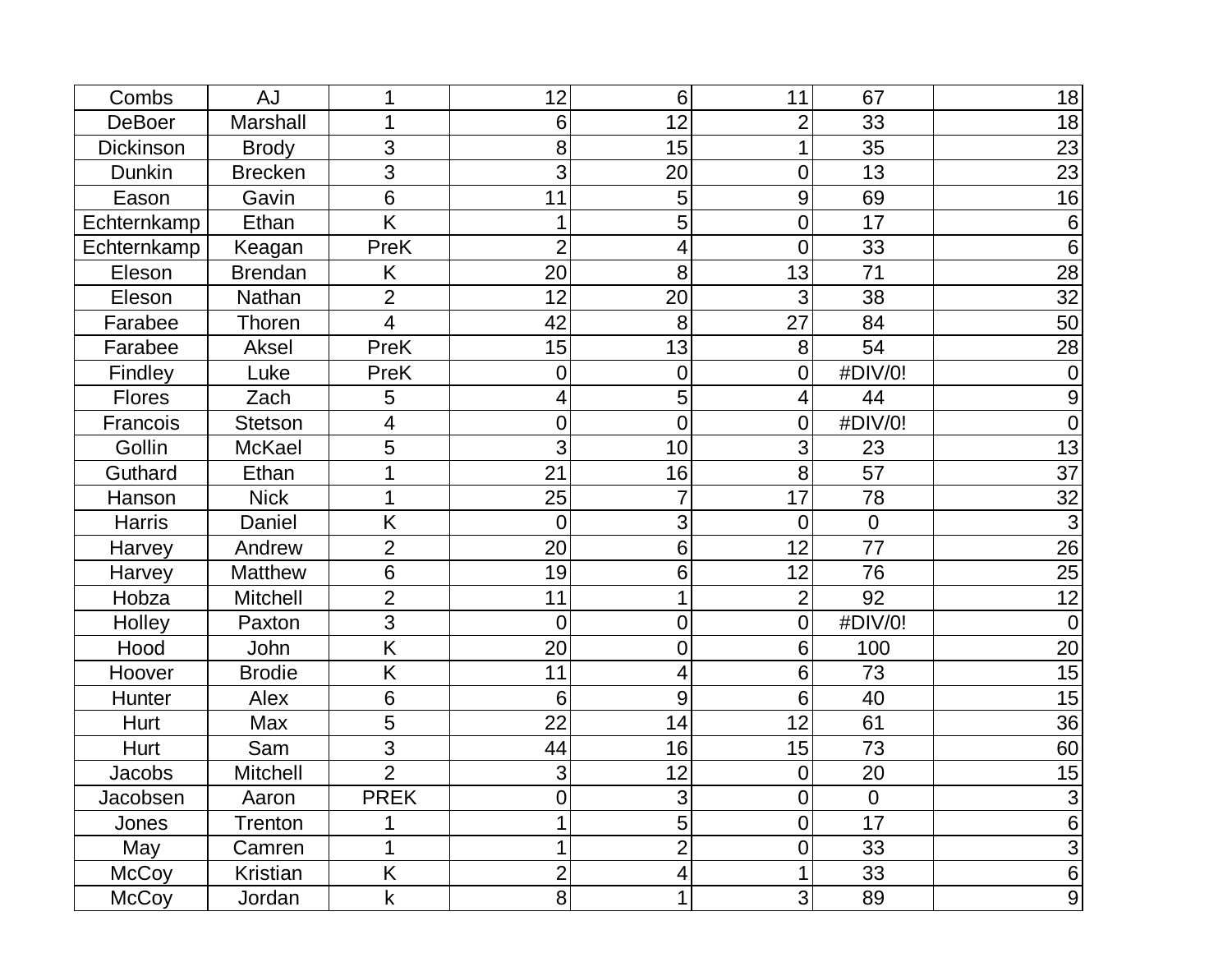| McMurray        | Peyten        | K                       | $\overline{2}$   | 7           |                | 22             | $9\,$           |
|-----------------|---------------|-------------------------|------------------|-------------|----------------|----------------|-----------------|
| Meyer           | Jordan        | $\overline{2}$          | $\overline{7}$   | 13          | 3              | 35             | 20              |
| <b>Mitchell</b> | <b>Emmett</b> | 4                       | 5                | 4           | 4              | 56             | $9$             |
| Monhollon       | Carson        | 5                       | 0                | 6           | 0              | $\overline{0}$ | 6               |
| Monhollon       | Regan         | $\overline{7}$          | 0                | 3           | 0              | $\overline{0}$ | 3               |
| Moore           | Layton        | 4                       | 0                | 6           | 0              | $\overline{0}$ | $6\phantom{1}6$ |
| <b>Morris</b>   | Izayah        | 4                       | 12               | 6           | 4              | 67             | 18              |
| <b>Nielsen</b>  | <b>Derek</b>  | 3                       | $\overline{2}$   | 9           |                | 18             | 11              |
| <b>Novak</b>    | Wyatt         | 1                       | 26               | 13          | 15             | 67             | 39              |
| Pester          | Tyler         | 6                       | 9                | 14          | 6              | 39             | 23              |
| Reed            | <b>Travis</b> | $\overline{7}$          | $\overline{0}$   | 0           | 0              | #DIV/0!        | $\overline{0}$  |
| Riensche        | Hunter        | K                       | 20               | 9           | 14             | 69             | 29              |
| Riensche        | Landon        | PreK                    | $\overline{2}$   | 13          | $\overline{0}$ | 13             | 15              |
| Roach           | Carson        |                         | 22               | 12          | 14             | 65             | 34              |
| Rowley          | <b>Brock</b>  | $\overline{2}$          |                  | 5           | 0              | 17             | 6               |
| Rowley          | <b>Brody</b>  | 3                       | 0                | 5           | 0              | $\overline{0}$ | 5               |
| Sanford         | Joel          | 4                       | 5                | 4           |                | 56             | 9               |
| Savage          | Coleman       | K                       | $\mathbf 0$      | 0           | 0              | #DIV/0!        | $\overline{0}$  |
| Severson        | Marshall      | 3                       | $\mathbf 0$      | 0           | 0              | #DIV/0!        | 0               |
| Severson        | Mason         | 1                       | 3                | 3           | 0              | 50             | 6               |
| <b>Sikkink</b>  | Evan          | 3                       | 0                | 3           | 0              | $\overline{0}$ | 3               |
| <b>Smith</b>    | Kelton        | Prek                    | $\mathbf 0$      | 6           | 0              | $\overline{0}$ | $6\phantom{1}6$ |
| Spaulding       | <b>Shea</b>   | 4                       | $\overline{2}$   | 17          | 0              | 11             | 19              |
| Spaulding       | Cooper        | $\overline{2}$          | 6                | 10          | 3              | 38             | 16              |
| Stalcup         | <b>Skylar</b> | $\overline{7}$          | 5                | 17          | $\overline{2}$ | 23             | 22              |
| <b>Stanley</b>  | <b>Ben</b>    | K                       | 5                | 7           | 3              | 42             | 12              |
| Sullivan        | <b>Blain</b>  | $\overline{2}$          | 0                | 3           | 0              | $\overline{0}$ | $\sqrt{3}$      |
| Sullivan        | Carter        | 3                       | 4                | 5           | $\overline{4}$ | 44             | 9               |
| Talero          | Sam           | Κ                       | $\boldsymbol{9}$ | 10          | 7              | 47             | 19              |
| Titterington    | Triston       | Κ                       | 0                | $\mathbf 0$ | 0              | #DIV/0!        | $\theta$        |
| Van Cleave      | Gable         | 5                       | 5                | 21          | 5              | 19             | 26              |
| Van Cleave      | Dane          | 3                       | $\overline{5}$   | 24          | 1              | 17             | 29              |
| VanBrocklin     | Eli           | $\overline{\mathsf{K}}$ | $\boldsymbol{0}$ | $\pmb{0}$   | $\overline{0}$ | #DIV/0!        | $\pmb{0}$       |